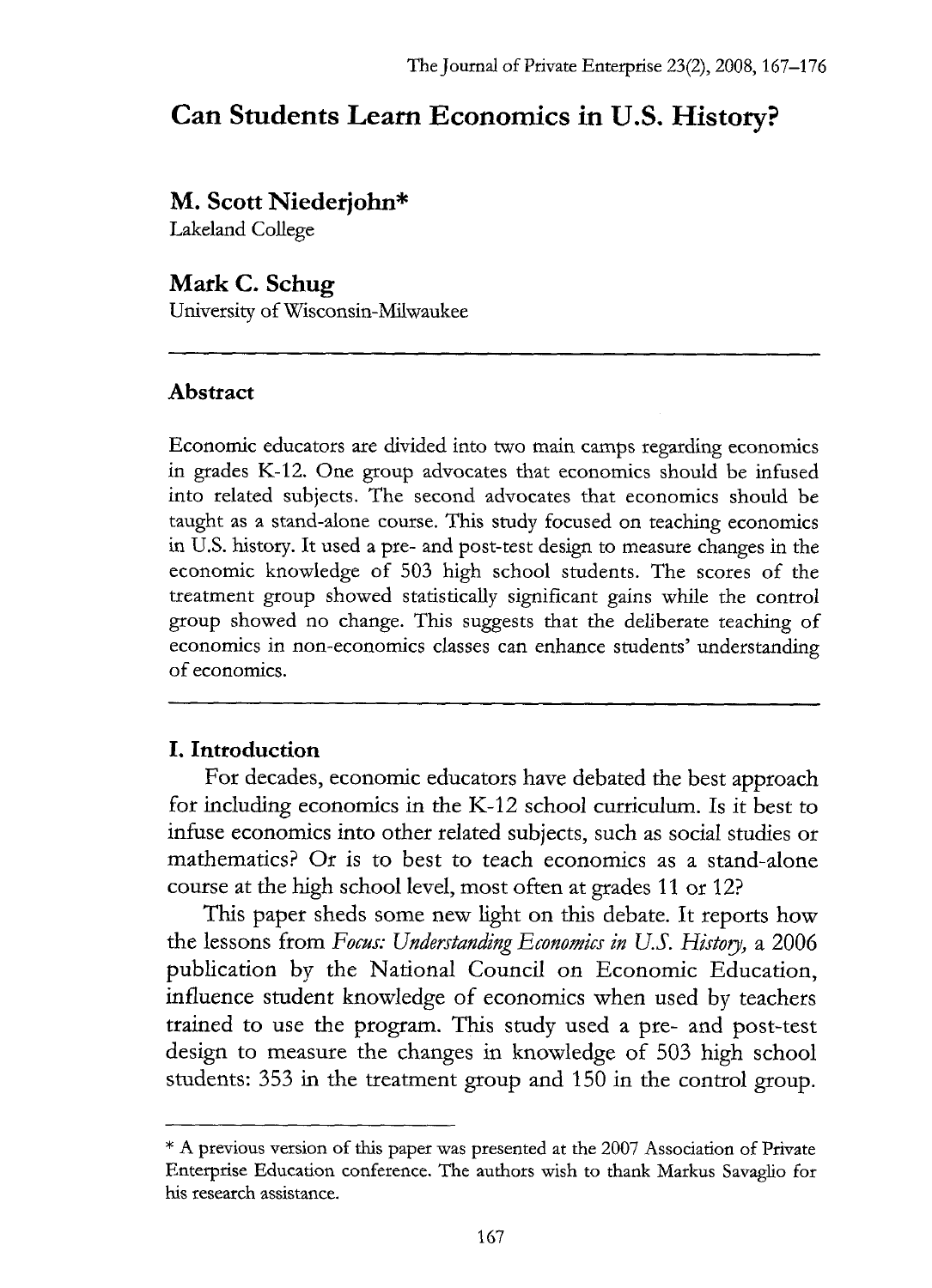The testing instrument was based on multiple-choice items adapted from the curriculum.

After participating in the *Focus: Understanding Economics in U.S.* History curriculum, students' average scores on a test of economic knowledge embedded in a historical context improved by more than 17 percentage points. This change was statistically significant. The control group showed no change. Based on these results, *Focus: Understanding Economics in U.S. History* appears to be a useful tool for teaching basic economic concepts in U.S. history courses. This suggests that the deliberate use of economics materials in noneconomics classes can enhance students' understanding of economics.

#### **II. Related Research**

Evidence from testing with large, national samples using a highly reliable and valid test shows that high school students who have taken an economics class score significantly higher in economic understanding than students who have not. A classic study by Walstad and Soper (1988) used norming data of the *Test of Economic Literacy* (TEL) to assess the economic knowledge of U.S. high school students. This study included 3,031 students who took the TEL as a pre- and post-test. Half of the students were enrolled in economics courses; the others were enrolled in either a consumer economics course or a social studies course such as government or U.S. history. On the pre-test, students in economics courses scored 44.9 percent correct on average. Students in social studies courses in which the teacher reported including economics scored 47.7 percent; students in social studies courses in which the teacher did not include economics scored 37.4 percent, and students in consumer economics classes scored 40.3 percent. The post-test results were essentially the same as the pre-test results for students in social studies courses with or without reported economics content as well as for students in consumer economics courses. Only the students taking a separate economics course showed a gain from the pre-test to the post-test (44.9 percent to 52.4 percent).

More recently, Walstad and Rebeck (2001) revised the TEL. The results are similar to those in earlier studies. On the most recent TEL, high school students who had taken a high school economics course scored 61 percent correct while students who had not studied economics scored 41 percent correct. The performance of students in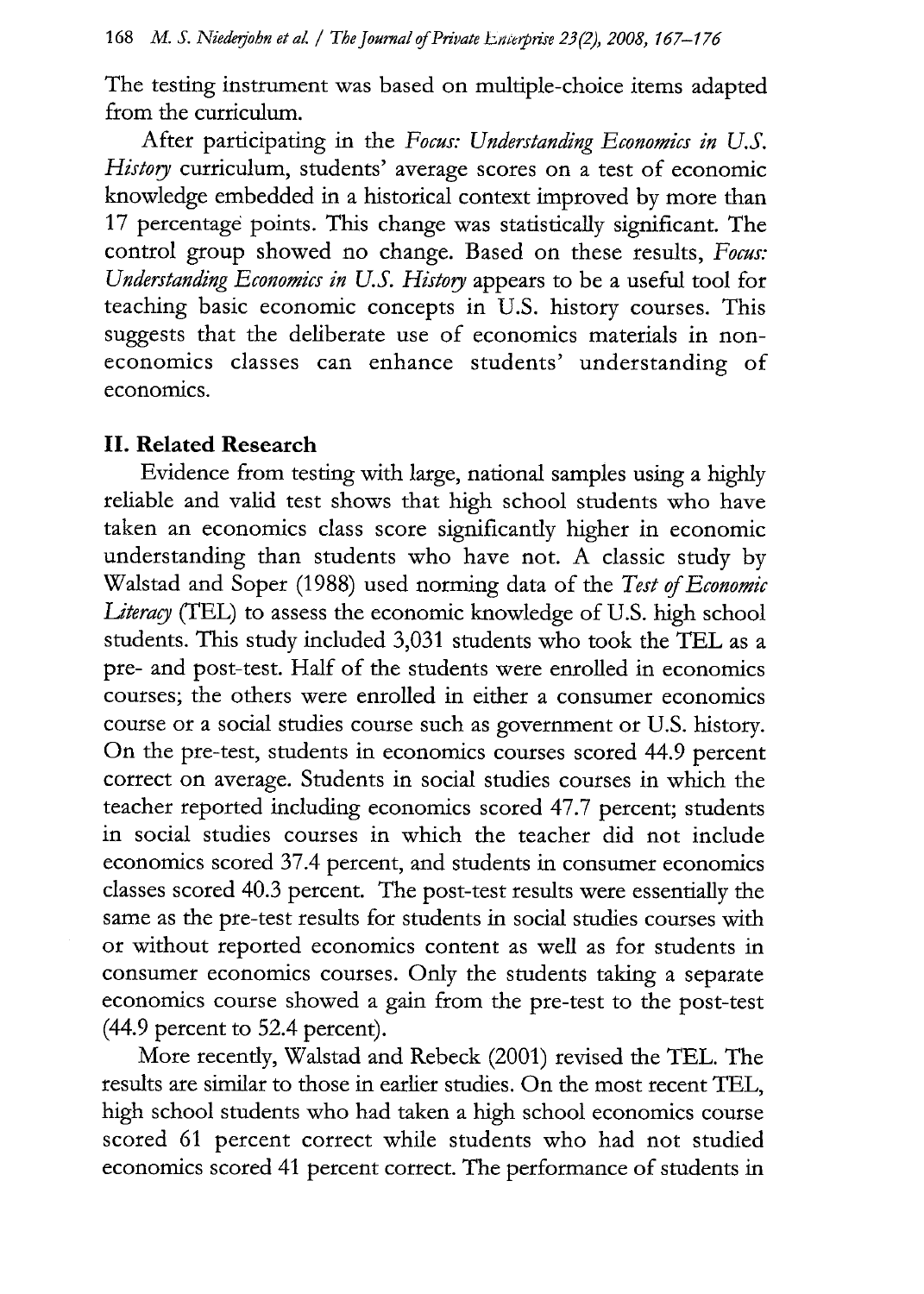general social studies courses did not change significantly. Again, the completion of a high school economics course appears to be the only meaningful way to improve economic understanding. Walstad (2001) summarizes the research this way:

The evidence indicates that when attempts are made to infuse economics into other subjects, not much economics gets learned. Several national and state studies have investigated the contribution of an economics course to the economic understanding of high school students compared with a social studies course, such as U.S. history, or consumer economics course. The results showed that students who took an economics course significantly improved their economic understanding, but other courses provided little or no increase in economic understanding. Other courses in a social studies curriculum may prepare students for and complement learning in a separate course in economics, but they do not appear to be substitutes for it. (p.204-205)

The results of a recent, comprehensive review of research in economic education also concluded that the safest way to improve students' knowledge of economics is through a formal secondary course (Watts, 2006).

The National Council on Economic Education (NCEE) has been a strong advocate of both approaches. It favors the infusion of economics throughout the curriculum — especially social studies — as well as supports a comprehensive "capstone" economics course in grade 11 or 12. This seems to be a common-sense position. If economics is to be learned well, it needs to be taught early and often. After all, we would never imagine that students would learn mathematics if it was taught only once. Instead, students study mathematics many times. Following this assumption, the NCEE has developed a set of curriculum materials that emphasize the study of economics in other courses, especially social studies. Other studies of the infusion of NCEE curriculum materials have found student gains in test scores using a pre- and post-test experiment (Niederjohn and Schug, 2006).

This study addresses this question: Can deliberately infusing carefully designed economics lessons into a social studies course, such as U.S. history, result in gains in economic understanding?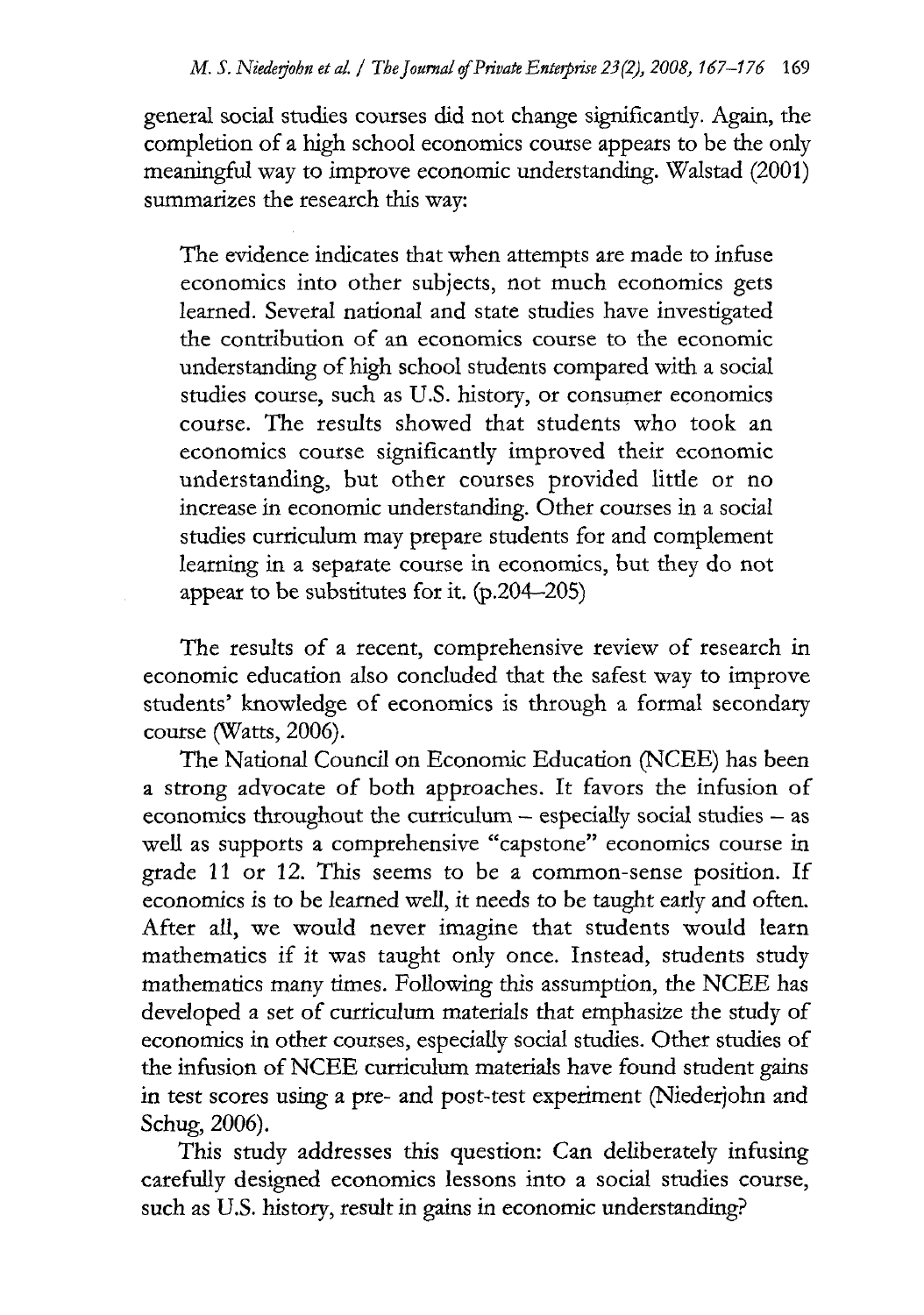#### **III. Method**

This project evaluated high school student knowledge about economics and U.S. history before and after classroom use of *Focus:* Understanding *Economics in U.S. History* materials. This curriculum was carefully designed to include lessons that stressed economic concepts at key points in U.S. history. The lessons were developed to meet national content standards in both economics and in history. The Table of Contents is included in Appendix 1.

This study used a pre- and post-test design with a treatment group (those who used *Understanding Economics in U.S. Histog)* and a control group (other students who did not participate). In total, eight teachers from seven schools were recruited for the project. They all received training in Fall 2007 on the use of the materials and a briefing on the test instrument. They returned to their classrooms in Fall 2007 and administered pre-tests before teaching the materials. After completing the lessons with their students, participating teachers mailed back the post-tests. Each of the recruited teachers taught multiple sections of U.S. history, allowing them to assign one of their sections the control group (which was not exposed to the *Understanding Economics in U.S. History* materials).

At the end of the assessment project, there were 503 complete and useable pairs of pre-and post-tests. This sample size was sufficient to make statistically significant conclusions possible. The final sample included 353 students exposed to the *Understanding Economics in U.S. Histog* materials and 150 students in the control group.

#### **IV. The Instrument**

This project used a 31-question knowledge test on economics and U.S. history. The test was not intended to measure the economic concepts commonly covered in a high school economics course. Instead, it was designed to measure economics concepts taught at key points in a U.S. history course. Among the concepts included were opportunity cost, factors of production, productivity, characteristics of a market economy, specialization, division of labor, trade, and factors of economic growth. See the Appendix for a list of sample test items. A complete set of test questions is available from the authors.

The test was refined in several steps before administration. The authors circulated drafts internally between their Centers for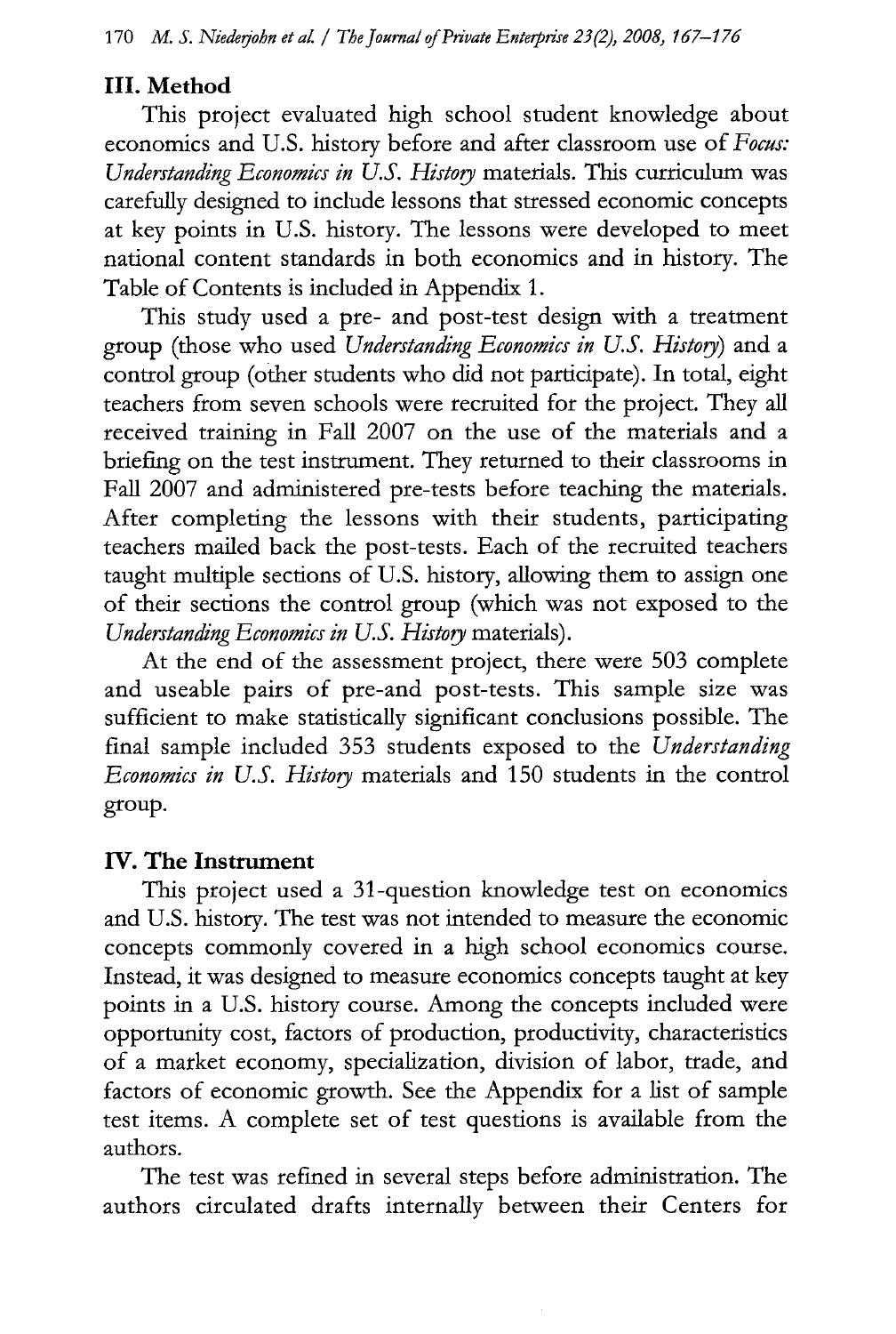Economic Education to determine strong and weak questions. A pilot test was administered to 150 students in the spring of 2006 to identify any problems with the questions.

A reliability test was run on the pre- and post-tests using Cronbach's Alpha. Among testing authorities, a general guideline is that a Cronbach's Alpha of 0.70 or above is acceptable. Cronbach's Alpha values of 0.782 for the treatment group, 0.771 for the control group and 0.738 for the overall group were calculated for this test, confirming that the test development process resulted in sufficient reliability.

|         | Mean      | Mean      | Change in     | Paired    |           |
|---------|-----------|-----------|---------------|-----------|-----------|
|         | Score     | Score     | Predicted     | sample t- | p-Value   |
| Group   | Before    | After     | Direction?    | statistic | (2-Tailed |
|         | U.S.      | U.S.      |               |           | Test)     |
|         | History   | History   |               |           |           |
| Control | 13.26     | 13.66     | Yes (no       |           |           |
| Group   | (4.24)    | (4.33)    | statistically | $-1.465$  | $p=0.145$ |
|         | $n = 150$ | $n = 150$ | significant   |           |           |
|         |           |           | change)       |           |           |
| Group   | 13.49     | 18.85     |               |           |           |
| that    | (4.65)    | (10.57)   | Yes           | $-9.977$  | p<0.000   |
| Used    | $n = 353$ | $n = 353$ |               |           |           |
| U.S.    |           |           |               |           |           |
| History |           |           |               |           |           |

**Table 1: Descriptive Statistics for the Pre- and Post-Test**

## **V. Knowledge of Economics and U.S. History Test Results**

Table 1 shows the results of the 31-item test of knowledge of economics and U.S. History, including the results of statistical t-tests designed to show whether the change in knowledge went beyond what could be attributed to chance. For the overall test, students exposed to the *Focus: Understanding Economics in U.S . Histog* curriculum saw a statistically significant increase in their knowledge of economics and U.S. history. In contrast, the control group showed no statistically significant change in knowledge.

The 353 students in the experimental group who took the pretest scored an average of 13.49 out of 31 questions correct, or 43.5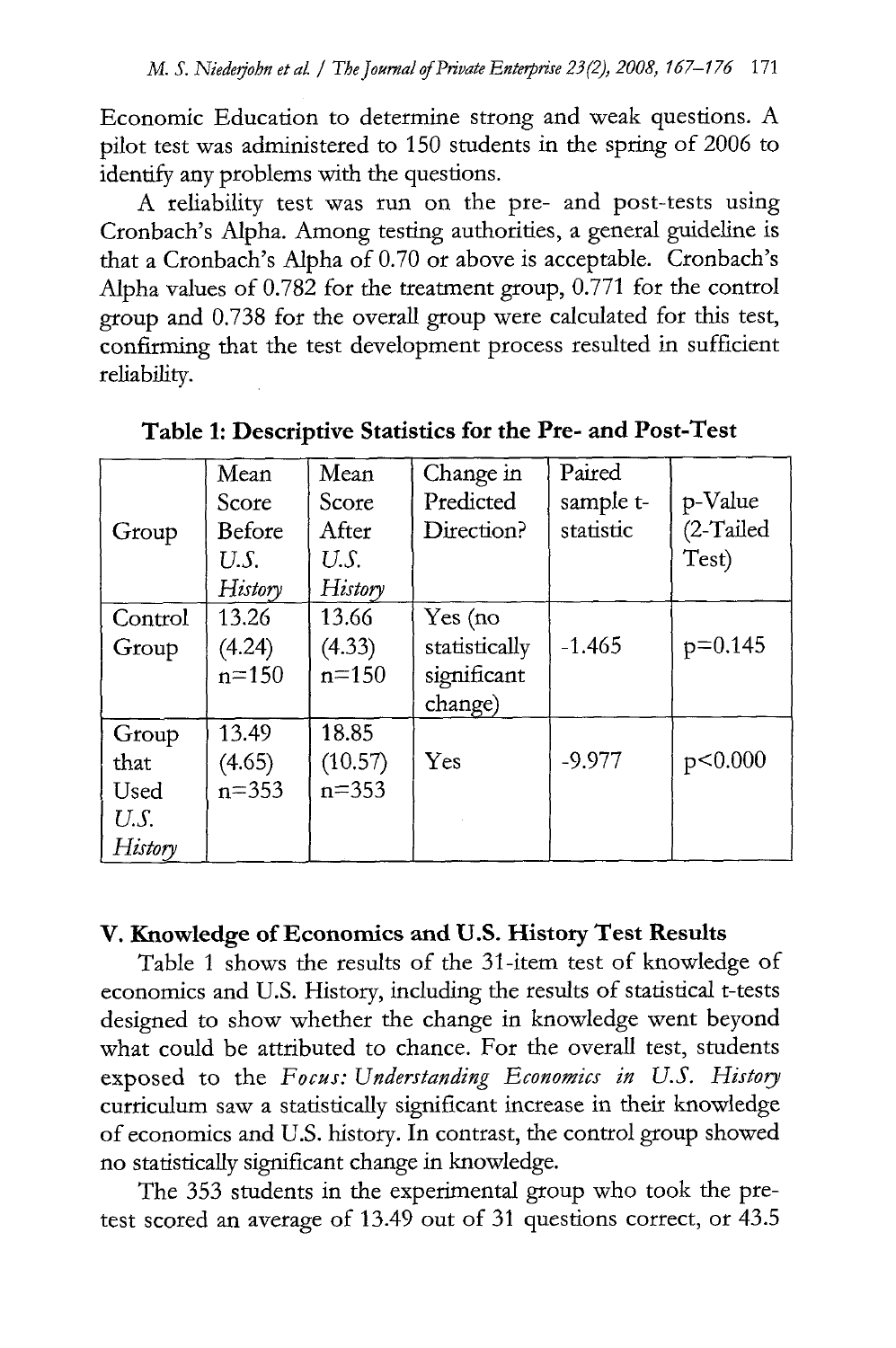percent. After participating in lessons from the *Focus: Understanding Economics in U.S. History* curriculum, the students scored an average of 18.85 out of 31 questions correct, or 60.8 percent. This amounted to an improvement of just more than seventeen percentage points (or just more than five more questions correct). This change was statistically significant with a p-value <.0001. Standard deviations are included in parentheses in Table 1.

## **VI. Conclusion**

Several important studies in economic education have raised doubts about using infusion as a strategy for teaching economics. Until now, research has suggested that strengthening the position of the high school economics course yields significant gains in economic understanding and is the preferred curriculum strategy. This study presents evidence that infusion may make a valuable contribution to economic understanding. This study implies that a careful infusion approach can complement the economic understanding of young people, which may be enhanced further if they also complete a high school economic course. For infusion to be successful, however, teachers must be trained, and they need to use lessons designed to include appropriate economic concepts in the curriculum. Based on these results, *Focus: Understanding Economics in U.S. History* appears to be a useful tool for improving economic understanding at the secondary level. Since this study focuses on only one set of curriculum materials, other studies using other material with a similar design would add and perhaps fine tune our results regarding *Focus:* Understanding Economics in U.S. History. It would also be worthwhile if additional studies focused more fully on the role that teacher training plays in this sort of study.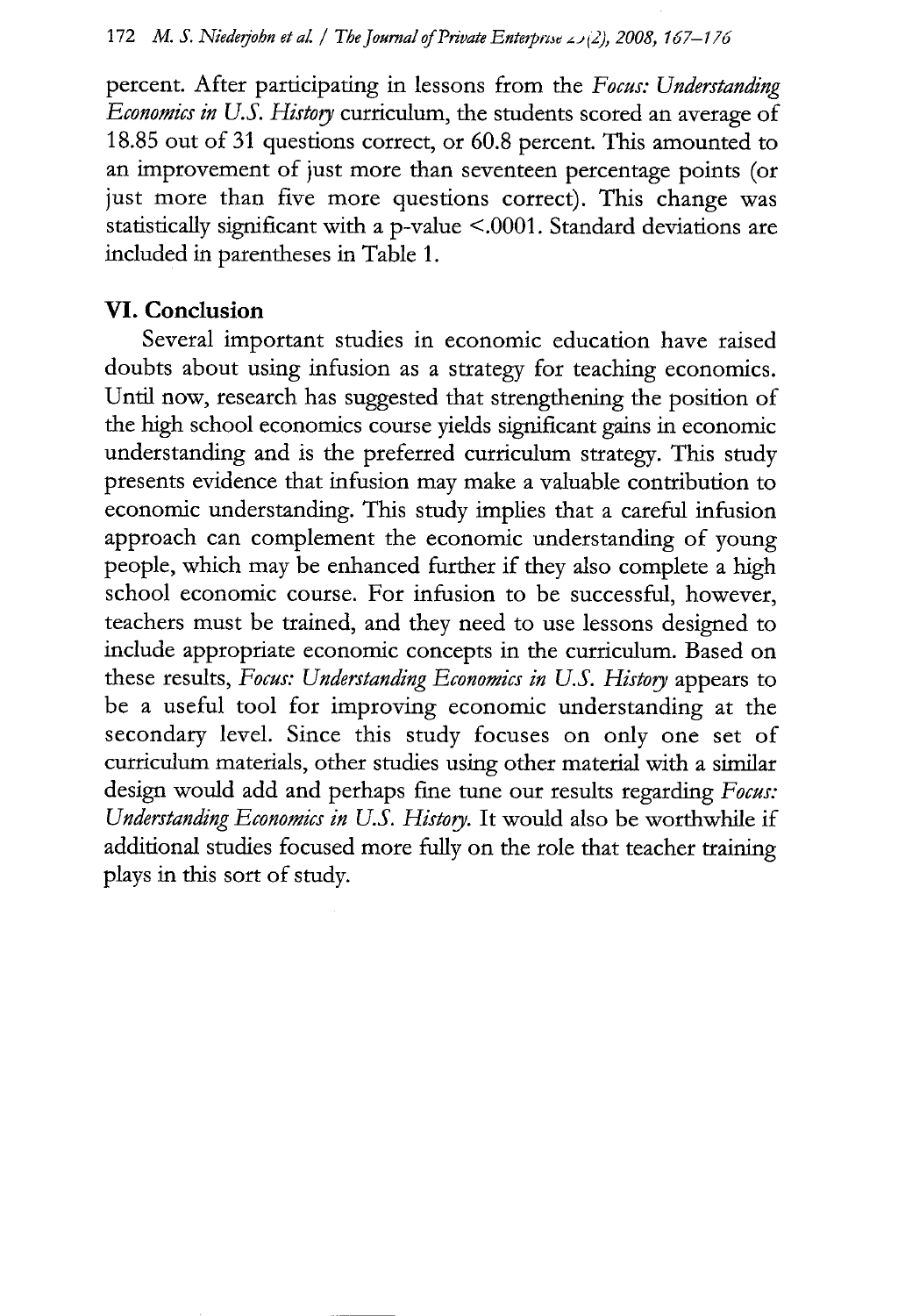#### **References**

- Niederjohn, M. Scott, and Mark C. Schug. 2006. "An Evaluation of *Learning, Earning and Investing:* A Model Program for Financial Education." *Journal of Private Entoprise,* 22(1): 196-208.
- Walstad, William B., and John C. Soper. 1988. "A Report Card on Economic Literacy of U.S. High School Students." *AEA Papers and Proceedings,* 78(2): 251-256.
- Walstad, William B. 2001. "Economic Education in U.S. High Schools." *Journal of Economic Perspectives,* 15(3): 195-210.
- Walstad, William B., and Ken Rebeck. 2001. *Test of Economic Literag.* New York: National Council on Economic Education.
- Watts, Michael. 2006. *What Works: A Review of Research on Outcomes and Effective Program Deliveg in PreCollege Economic Education.* New York: National Council on Economic Education.

## **Appendix 1**

*Focus: Understanding Economics in U.S. Hirtog* National Council on Economic Education Table of Contents

- 1.The New World Was an Old World
- 2. Property Rights Among North American Indians
- 3.Why Do Economies Grow?
- 4. Understanding the Colonial Economy in a Global Context
- 5. Indentured Servitude: Why Sell Yourself into Bondage?
- 6. Specialization and Trade in the Thirteen Colonies
- 7. The Costs and Benefits of American Independence
- 8. Problems under the Articles of Confederation
- 9. The U.S. Constitution: Rules of the Game
- 10.Rising Living Standards in the New Nation
- 11.How Did Cotton Become King?
- 12.Francis Cabot Lowell and the New England Textile Industry
- 13.Improving Transportation
- 14.Investing in American Growth
- 15.Why Did the Indians of the Great Plains Invite White Americans onto Their Land?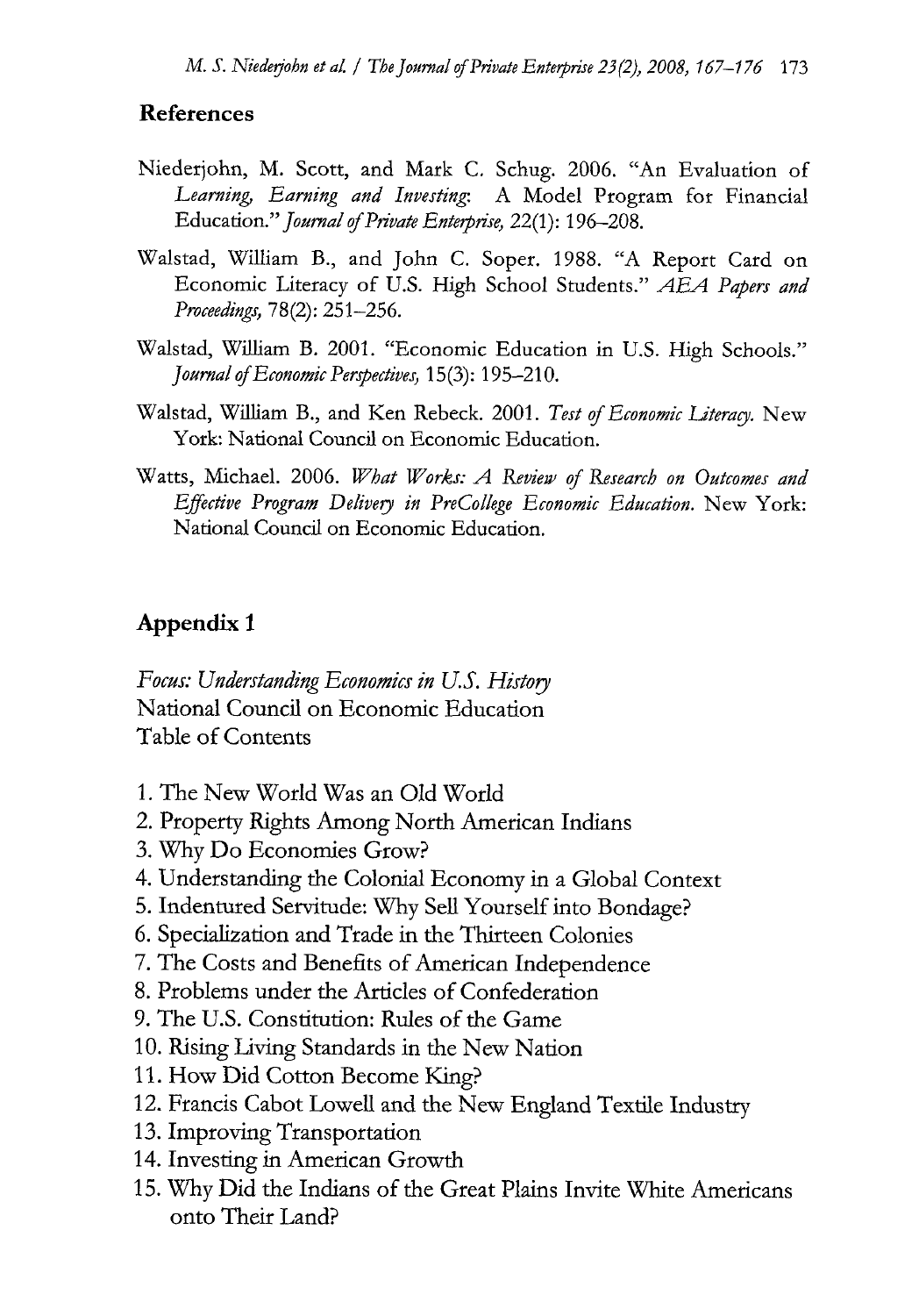- 16.Andrew Jackson and the Second Bank of the United States
- 17.Fee the Enslaved and Avoid the War
- 18.Why Did the South Secede?
- 19.Economic Analysis of the Civil War
- 20.Was Free Land a Good Deal?
- 21.The Changing U.S. Economy
- 22.The Demand for Immigrants
- 23.Bigger Is Better: The Economics of Mass Production
- 24. Industrial Entrepreneurs or Robber Barons?
- 25. The Economic Effects of the 19<sup>th</sup> Century Monopoly
- 26. Could the U.S. Economy Have Grown Without the Railroads?
- 27. Free Silver or a Cross of Gold
- 28. Money Panics and the Establishment of the Federal Reserve System
- 29.Who Should Make the Food Safe?
- 30.Whatdunit? The Great Depression Mystery
- 31. Did the New Deal Help or Harm Recovery?
- 32.We Shall Not Be Moved
- 33.When the Boys Came Marching Home
- 34.Women in the US Workforce
- 35.The Economics of Racial Discrimination
- 36.The No-Good Seventies
- 37.The Hispanic Americans
- 38.The Knowledge and Technology Based Economy of Today
- 39.World Trade after World War II: The EU, NAFTA and the WTO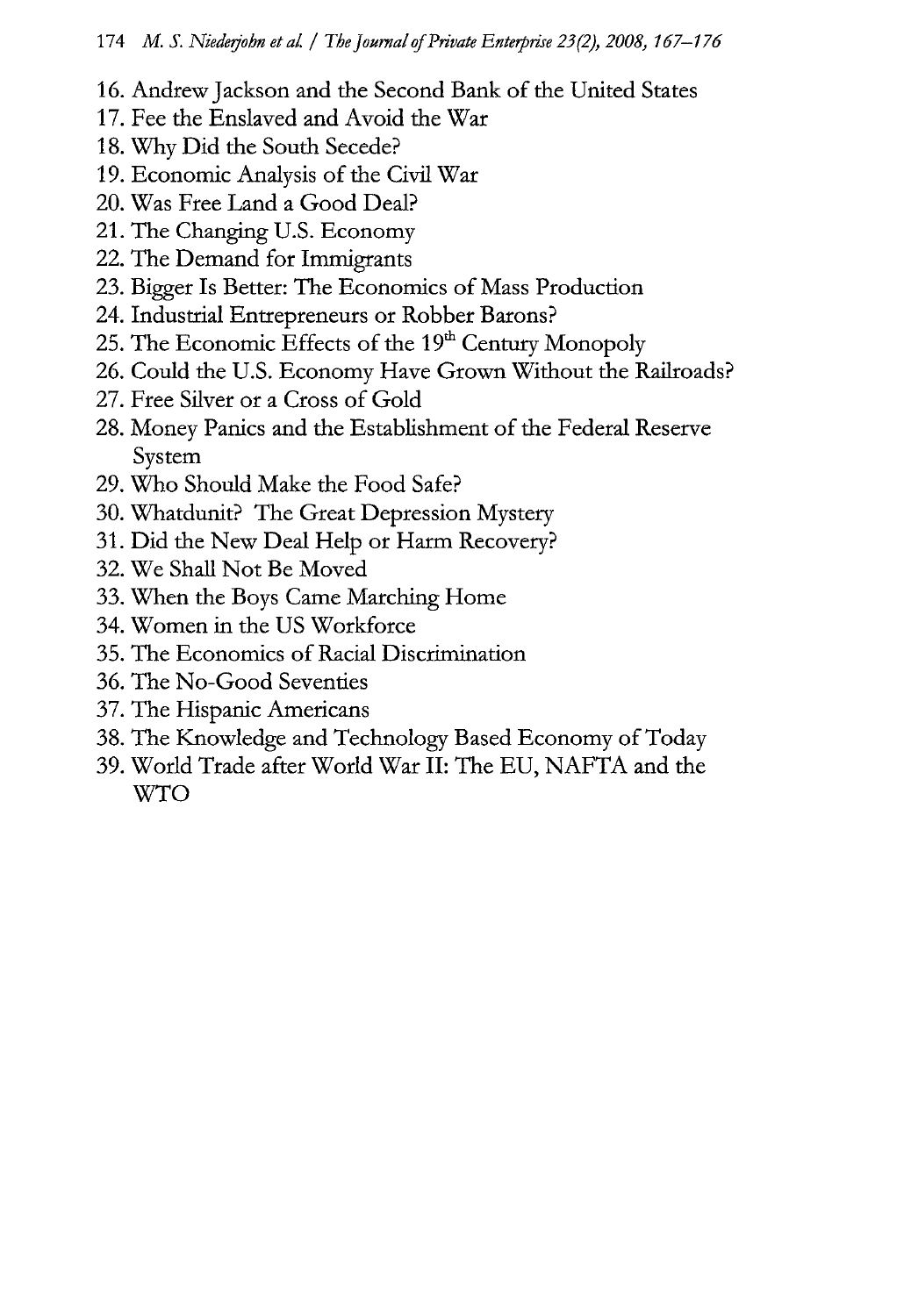## **Appendix 2: Sample Test Items**

- 1. The opportunity cost of making a choice is what is given up. Pueblo Indians chose to spend most of their time raising crops and keeping their irrigation systems working properly. One opportunity cost of this choice was:
- A. corn, beans, and squash
- B. too little free time
- C. acquiring meat and hides by hunting
- D. unemployment
- 2. Among American Indians, the horse was a good example of:
- A. private law
- B. common law
- C. common ownership
- D. private ownership
- 3. Economic reasoning suggests that the chances for a nation to grow economically are substantially improved when the:
- A. nation has vast natural resources
- B. rules of economic system reward productive behavior
- C. nation is located north of the equator
- D. rules of economic system reward consumption
- 4. What consequence follows if each nation, region and individual specializes in producing that good or service for which it possesses a comparative advantage, and then engages in trade?
- A. Total production increases
- B. Employment falls
- C. The overall economy falters
- D. None of the above
- 5. One result of allowing states to place tariffs on goods from other states would be:
- A. decreasing the production of goods and services
- B. increasing the production of goods and services
- C. prices on goods would be little changed
- D. prices on goods would be decreased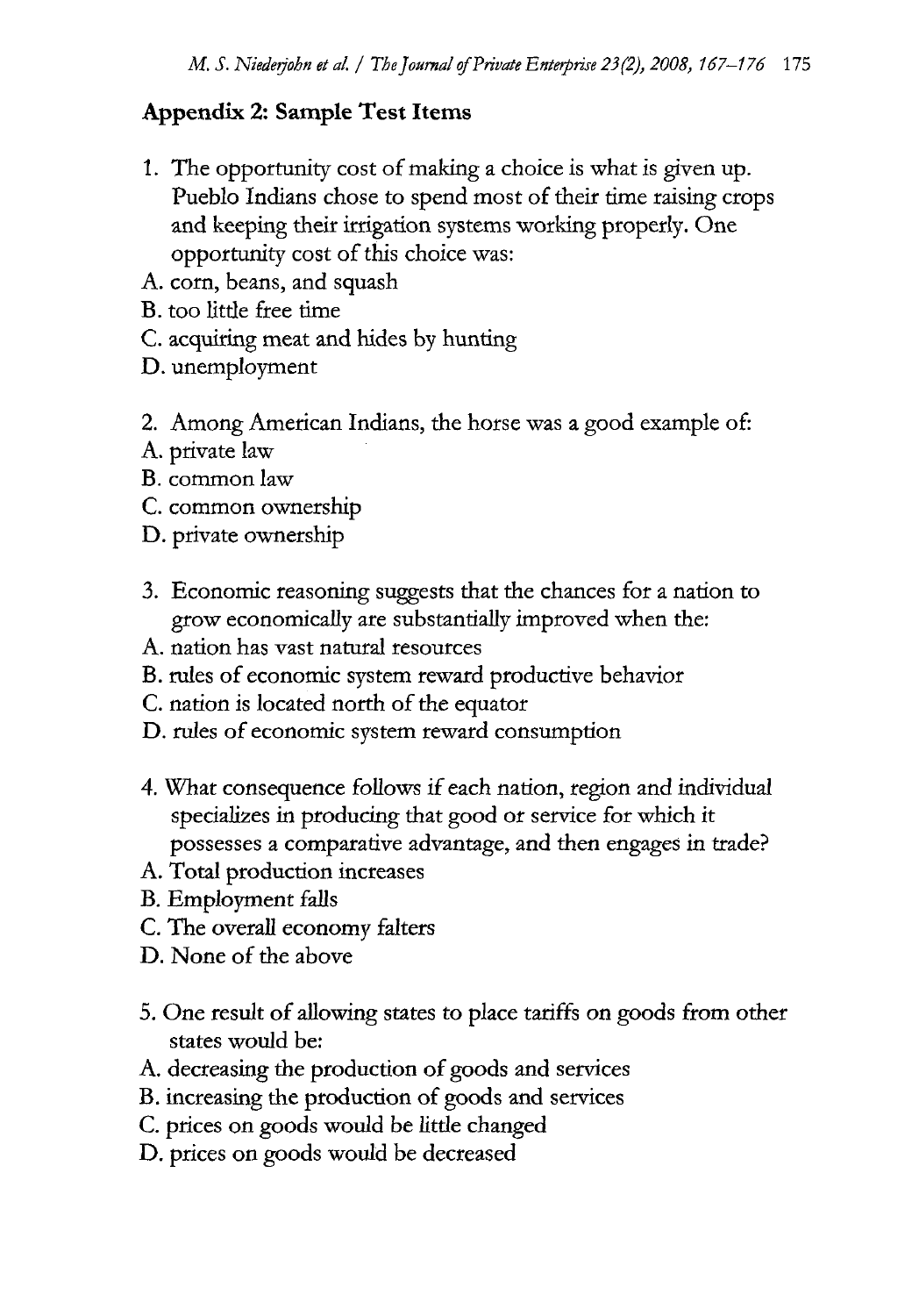- 6. In America early in the nineteenth century, wooden plows were replaced by cast-iron plows, which made deeper furrows and were easier for a team of horses to pull. What do you think happened to grain prices and to the quantity of grain produced?
- A. Prices were higher and the quantity of grain produced was larger.
- B. Prices were higher and the quantity of grain produced was smaller.
- C. Prices were lower and the quantity of grain produced was larger.
- D. Prices were lower and the quantity of grain produced was smaller.
- 7. In the pre-Civil War period, bankers increased the quantity of money in circulation when they
- A. took deposits of gold and silver from their customers.
- B. made loans by issuing bank notes backed by the gold and silver in their vaults.
- C. lent gold and silver coins to their customers.
- D. redeemed their notes and checks by paying the Bank of the United States in silver and gold.
- 8. In free markets, individuals compete for profits and customer sales. This competition leads to
- A. poor consumer service.
- B. eliminating the costs associated with attractive packaging and consumer marketing
- C. innovation in product design and performance, and the introduction of cost-cutting technology.
- D. a decrease in the demand for patents and copyrights.